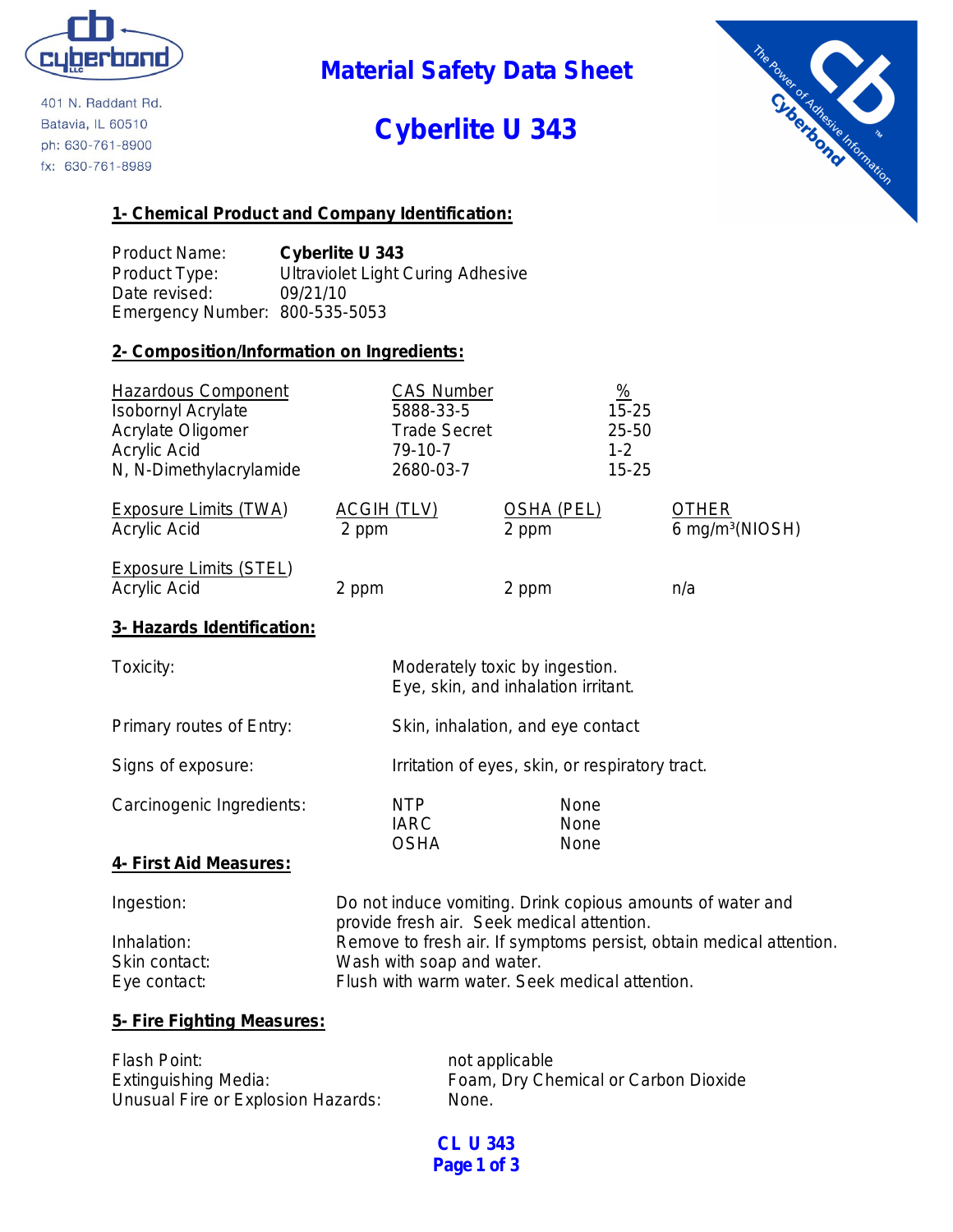# **Material Safety Data Sheet**

# **Cyberlite U 343**

Special Fire Fighting Procedures: Wear self-contained breathing apparatus.

# **6-Accidental Release Measures**

Steps to be taken in case of spill or leak: Inform authorities in case of seepage into water system. Maintain adequate ventilation.

Soak up with inert absorbent. Store in a closed container until disposal.

# **7- Handling and Storage:**

| Safe storage: | Store away from heat and direct sunlight to maximize shelf life.                   |
|---------------|------------------------------------------------------------------------------------|
|               | Store inside in a dry location between 50°Fand 90°F.                               |
| Handling:     | Keep container tightly closed. Avoid contact with skin. Avoid<br>breathing vapors. |

#### **8- Protective Equipment:**

| Ventilation:            | Local exhaust ventilation recommended for maintaining vapor<br>level below TLV. |
|-------------------------|---------------------------------------------------------------------------------|
| Respiratory protection: | Not applicable with good local exhaust.                                         |
| Skin:                   | Neoprene or non-reactive gloves. Do not use cotton or wool.                     |
| Eye protection:         | Safety glasses or goggles with side shields.                                    |

# **9- Physical and Chemical Properties:**

| Appearance:              | clear liquid                 |
|--------------------------|------------------------------|
| Odor:                    | Mild                         |
| <b>Boiling Point:</b>    | $212^\circ$ F                |
| Vapor Pressure:          | Less than .2mmHg @20C        |
| Vapor Density:           | More than 1 (Air = 1)        |
| Evaporation rate:        | Not applicable               |
| <b>Specific Gravity:</b> | 1.1                          |
| Solubility in water:     | Negligible.                  |
| Auto Igniting            | Product is not self-igniting |
|                          |                              |

# **10- Stability and Reactivity**

| Stability:                | Stable                                                 |
|---------------------------|--------------------------------------------------------|
| Hazardous Polymerization: | Will not occur                                         |
| Incompatibility:          | Photoreactive. Reacts with amines, acids, alkalis, and |
|                           | oxidizing agents.                                      |